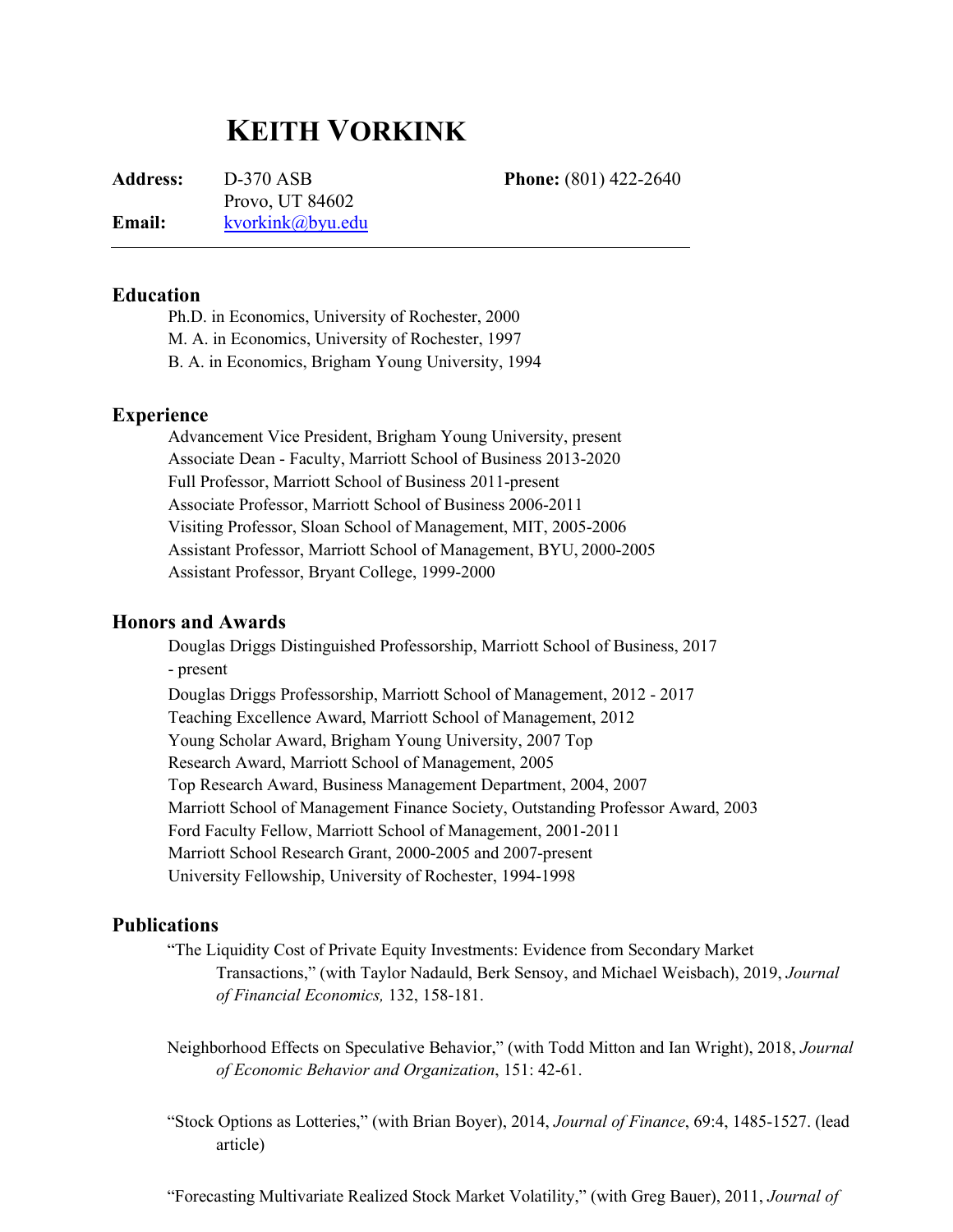*Econometrics*, 160:1, 93-101.

- "Why Do Firms With Diversification Discounts Have Higher Expected Returns?" (with Todd Mitton), 2010, *Journal of Financial and Quantitative Analysis,* 45:6, 1367-1390. (lead article)
- "Expected Idiosyncratic Skewness," (with Bryan Boyer and Todd Mitton), 2010, *Review of Financial Studies,* 23, 169-202.
- "Equilibrium Underdiversification and the Preference for Skewness," (with Todd Mitton), 2007, *Review of Financial Studies*, 20, 1255-1288.
- "Investor Overconfidence and Trading Volume," (with Meir Statman and Steven Thorley), 2006, *Review of Financial Studies*, 19, 1531-1565.
- "Constructing Commercial Indices: A Semiparametric Adaptive Estimator Approach (with Douglas Hodgson and Barrett Slade)," 2006, *Journal of Real Estate Finance and Economics*, 32, 151-168.
- "Whence GARCH? A Preference-Based Explanation for Conditional Volatility (with Grant McQueen)," 2004, *Review of Financial Studies*, 17, 915-949. (lead article)
- "Testing Forward Exchange Rate Unbiasedness Efficiently: A Semiparametric Approach (with Douglas Hodgson and Oliver Linton)," 2004, *Journal of Applied Economics*, 7, 325-353.
- "Asset Pricing Theory and the Valuation of Canadian Paintings," (with Douglas Hodgson), 2004, *Canadian Journal of Economics*, 37, 629-655.
- "The Case of Cooley Savings Bank: Interest Sensitivity," (with Erica Nelson), 2003, *Journal of Financial Education*, 29, 108-118.
- "Return Distributions and Improved Tests of Asset Pricing Models," 2003, *Review of Financial Studies*, 16, 845-874.
- "Efficient Estimation of Conditional Asset Pricing Models," (with Douglas Hodgson), 2003, *Journal of Business and Economic Statistics*, 21, 269-283.
- "Testing the Capital Asset Pricing Model Efficiently Under Elliptical Symmetry: A Semiparametric Approach," (with Douglas Hodgson and Oliver Linton), 2002, *Journal of Applied Econometrics*, 17, 617-639. (lead article)

#### **Working Papers**

Private Equity Indices Based on Secondary Market Transactions, (with Brian Boyer, Taylor Nadauld, and Michael Weisbach)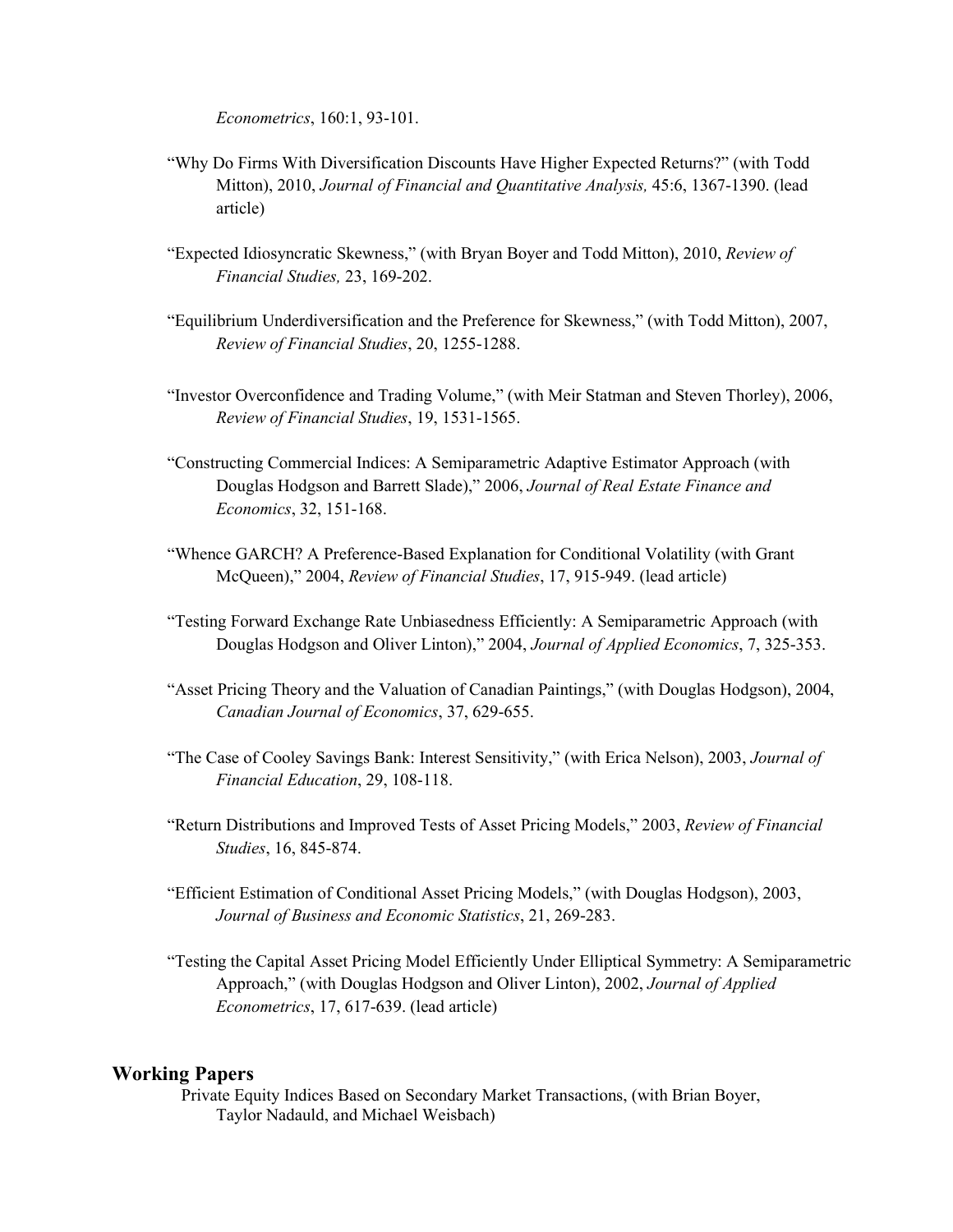#### **Work In Progress**

Decomposing Private Equity Returns Into News About Cash Flows and News About Expected Returns, (with Brian Boyer, Taylor Nadauld, and Michael Weisbach)

## **Presentations (by coauthor (\*))**

Return Distributions and Improved Tests of Asset Pricing Models University of Utah, August 2001 Board of Governors, Federal Reserve, March 1999 BYU Economics Dept., March 1999 The Brattle Group, March 1999 Bryant College, March 1999 W. E. Simon Graduate School of Business Administration, January 1999 Efficient Estimation of Conditional Asset Pricing Models Canadian Econometric Study Group, September, 2000 European Economic Association Summer Meetings, August 2000 Marriott School of Management, February 2000 Econometric Society North American Winter Meetings January 2000 Testing the Capital Asset Pricing Model Efficiently Under Elliptical Symmetry: A Semiparametric Approach Econometric Society European Meetings, August 1998 Econometric Society North American Summer Meetings, June 1998 Whence GARCH? A Preference-Based Explanation for Conditional Volatility University of Washington, November 2002 Washington University at St. Louis, October 2002 University of Utah, April 2002 BYU Economics Department, March 2002 Marriott School of Management, January 2001 Asset Pricing Theory and the Valuation of Canadian Paintings University of Montreal, November 2002 European Workshop on Applied Cultural Economics, September 2003 University of Quebec at Montreal, October 2003 Investor Overconfidence and Trading Volume American Finance Association, January 2004

University of Montana, January 2004

Equilibrium Underdiversification and the Preference for Skewness Brigham Young University, November 2004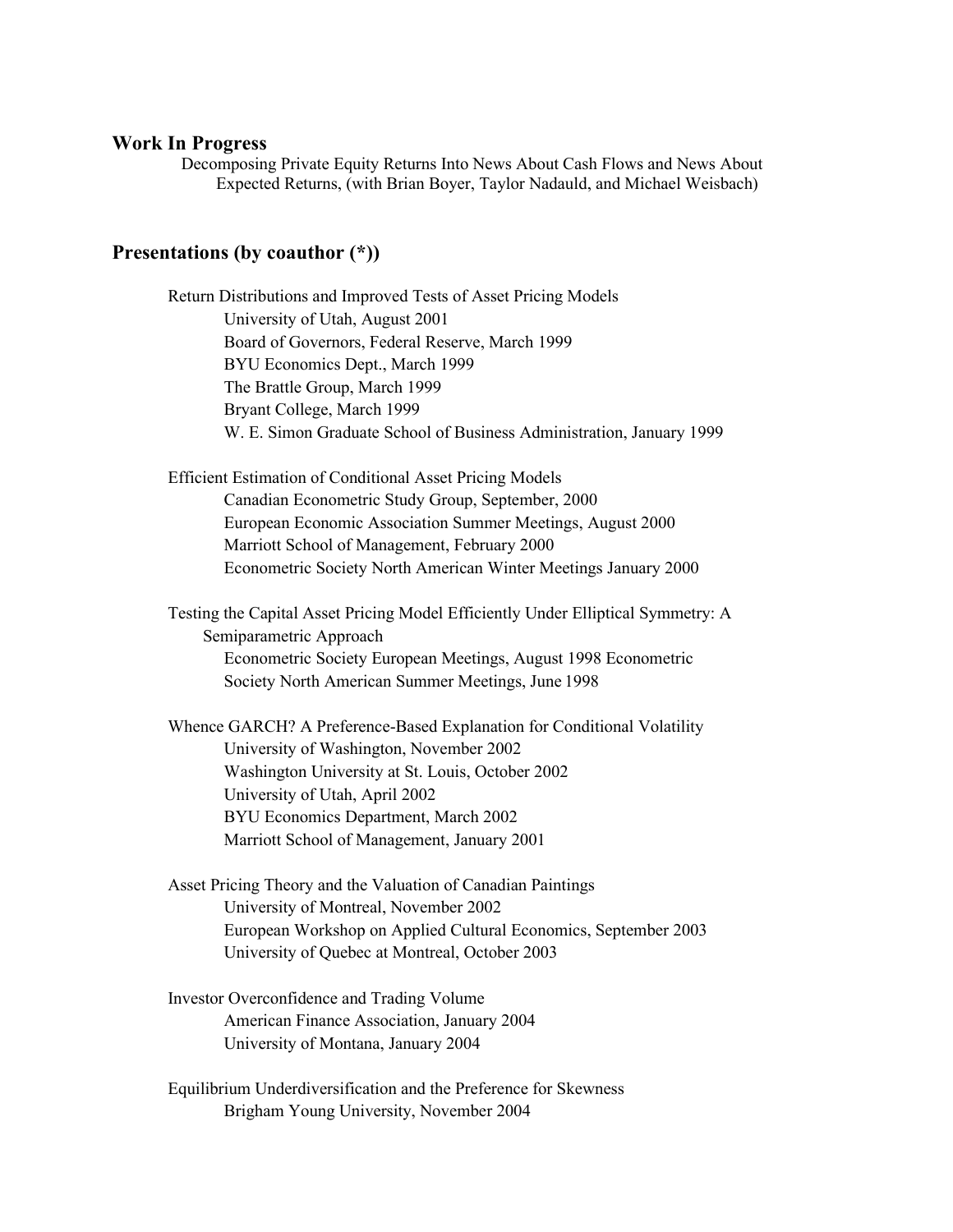Multivariate Realized Stock Market Volatility CIRANO-CIREQ Financial Econometrics Conference, May 2005 Northern Finance Association, September 2005 Bryant College, April 2006 CIREQ Conference on Realized Volatility, April 2006\* Brigham Young University, Statistics Department, September 2007 Why Do Firms With Diversification Discounts Have Higher Expected Returns? University of Utah, December 2006 NBER Behavioral/Corporate Finance Workshop, April 2007 Expected Idiosyncratic Skewness Brigham Young University, Finance Department, April 2007 China International Conference on Finance, July 2007 Florida State University, SunTrust Visiting Professor Speaker, Oct 2008 Neighborhood Effects on Speculative Behavior Brigham Young University, Finance Department, December 2009 BYU Statistics Department, October 2012 Miami Behavioral Finance Conference, December 2012 The Impact of Collateral Correlation in Structured Finance Brigham Young University, Finance Department, April 2010 University of Utah, September 2010 Ohio State University, October 2010\* Options as Lotteries Brigham Young University, Finance Department, December 2010 Michigan, February 2011\* Adam Smith Asset Pricing Conference, Oxford, March 2012 Western Finance Association, June 2012 UC Irvine, October 2012\* UCLA, October 2012\*

The Liquidity Cost of Private Equity Investments: Evidence from Secondary Market Transactions UNC Private Equity Research Consortium, November 2016 Western Finance Association Meetings, June 2016 University of Texas, Austin, TX, February 2016\* University of Amsterdam, Amsterdam, Netherlands, December 2015\* Tilburg University, Tilburg, Netherlands, December 2015\* Stockholm School of Economics, Stockholm, Sweden, December 2015\* Ohio State University, Columbus, OH, November 2015\*